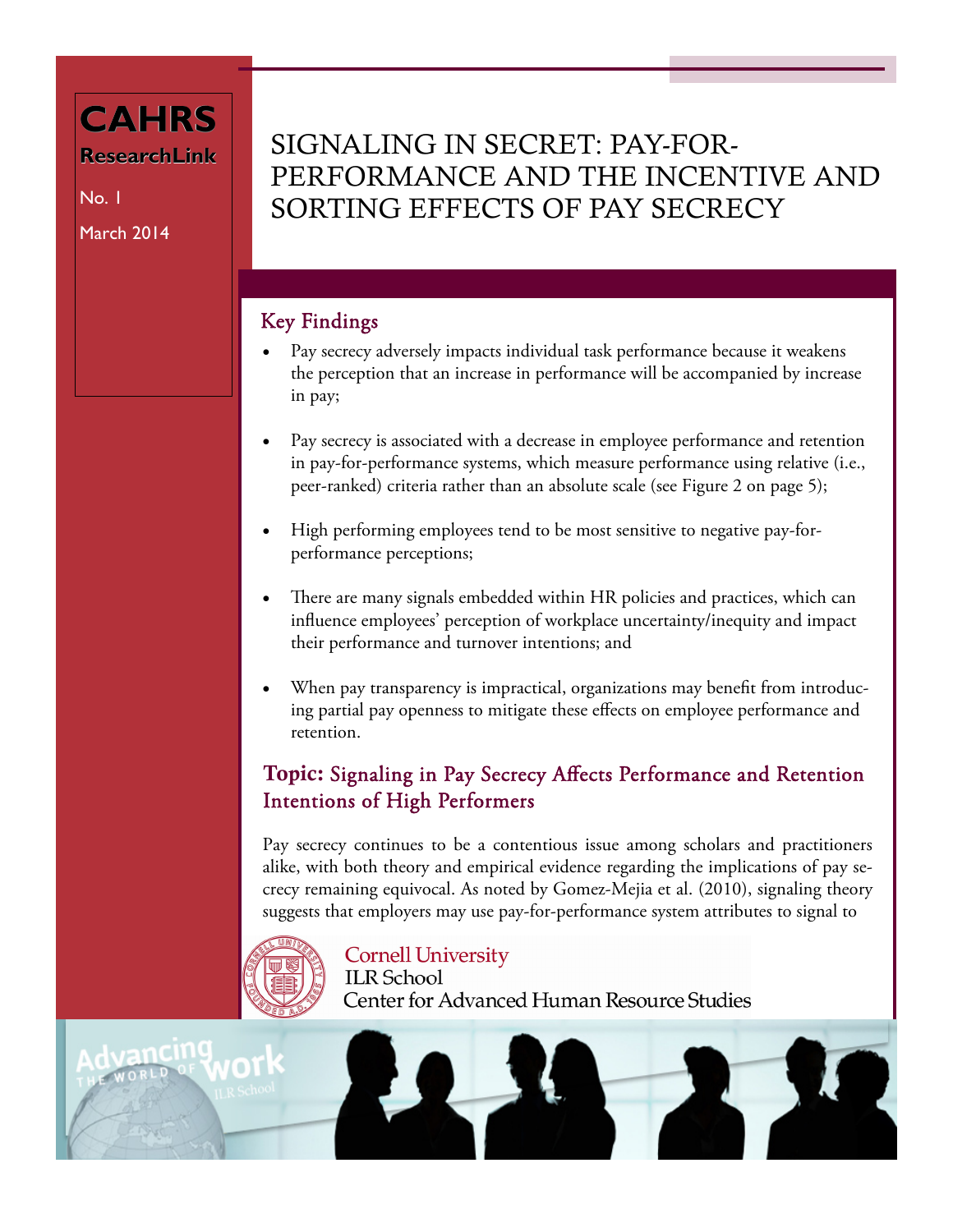employees the objectives that they deem to be of high priority. For example, choices made by the employer with regard to pay determination criteria may be used to signal to employees that situational constraints are taken into account. Similarly, choices made with regard to the subjectivity of performance assessment may signal to employees an emphasis on recognizing and rewarding the employee's full range of performance, even those not readily measured objectively.

Drawing from signaling theory, the researchers sought to explore how aspects of the broader pay context within which pay communication policies are embedded may condition these effects. Based on the notion that pay secrecy generates information asymmetries that heighten the uncertainty surrounding employees' effort allocation decisions, researchers sought to prove that employees seek to glean whatever information they can from the broader pay context.

More specifically, the Cornell team proposed that employees may infer signals from pay secrecy itself as well as from two attributes of the pay-forperformance system — a dominant aspect of the broader pay context in many organizations enforcing pay secrecy — in order to reduce uncertainty. Accordingly, a theoretical model was developed specifying that these two pay-forperformance system attributes, namely pay determination criteria and the subjectivity of performance assessment, condition the pay-for-performance-related inferences employees draw from pay secrecy as well as the impact of these inferences on both performance and continuation intentions.

The findings of the study suggest that when implemented under conditions of relative pay determination criteria and subjective (vs. objective) assessment, the adverse impact of pay secrecy (vs. pay transparency) is unlikely to be limited only to task performance. Pay secrecy, when implemented under such conditions, may also take a toll on the ability of the firm to retain its best performers (see Figures 3 and 4 on pages 6 and 7, respectively).

#### Study Questions

1. Does pay secrecy have a negative impact on employee performance and retention when that employee is managed under a pay-for-performance

**193 Ives Hall** 

**Ithaca, NY 14853** 

**607-255-9358** 

**www.ilr.cornell.edu/cahrs** 

cahrs@cornell.edu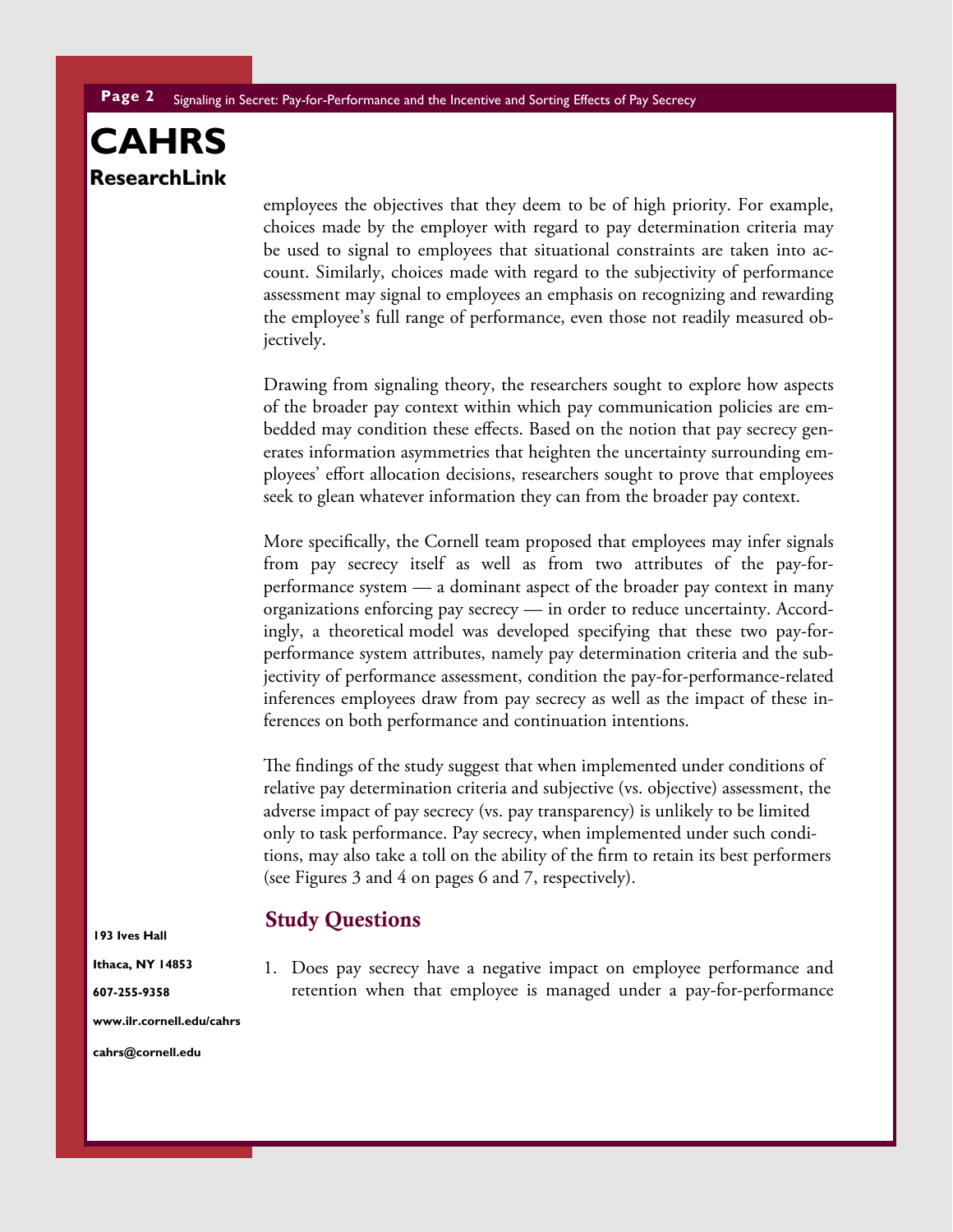**Page 3** 



system?

- 2. What impact does performance assessment method have on the influence of pay secrecy on employee performance and retention?
- 3. Are high-performing employees more sensitive to the potential effects of pay secrecy?
- 4. Can pay secrecy amplify an employee's negative perception of other pay system attributes?

### Data

The experiment consisted of 280 Israeli undergraduates. All were paid a base salary of \$5.70 an hour to play a computer matching game. Half of the participants received information about their bonus pay and the bonus pay of their fellow group members in the experiment. The other half received information about bonus pay only. That half was requested to not discuss any pay-related issues during the experiment.

The research suggests that high-performing participants were more sensitive than others when they perceived that there was no link between performance and pay. It follows that pay secrecy may hinder a firm's ability to retain top talent.

When students in the pay secrecy group were told they were being paid based on how they performed compared to peers, performance and retention went down. However, negative effects of pay secrecy on employee performance and retention thinned when workers were told that performance was assessed objectively on a scale of absolutes, rather than subjectively (see Figure 3 on page 6).

The study suggests that subtle "signals" in the way HR policies are communicated and put into practice can influence employees' perception of workplace uncertainty and inequity, leading to poorer performance and higher turnover intentions.

**193 Ives Hall Ithaca, NY 14853 607-255-9358 www.ilr.cornell.edu/cahrs cahrs@cornell.edu**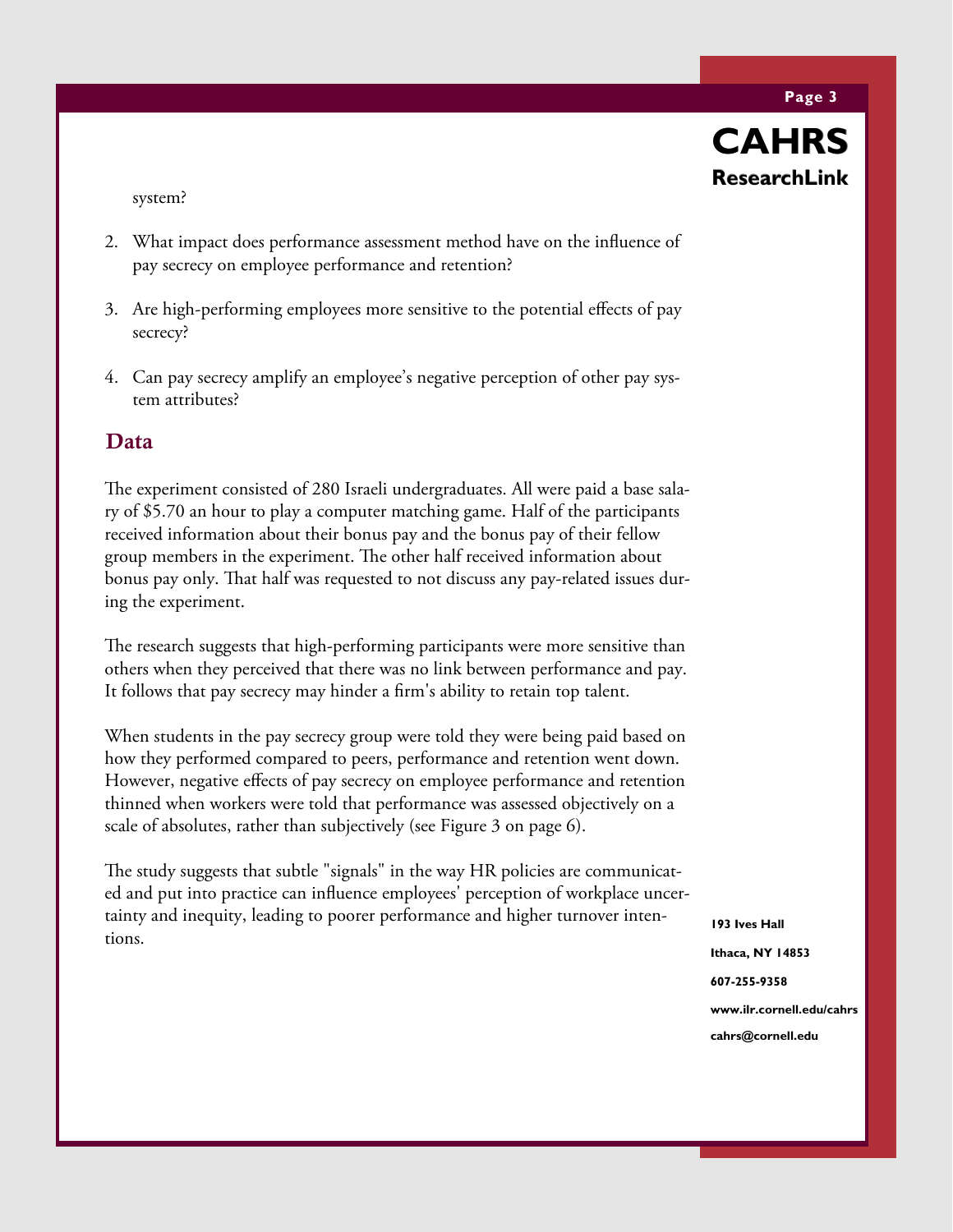#### The Takeaway

- Increase in pay, a critical driver in pay-for-performance systems, adversely impacts individual task performance by increasing the amount of uncertainty surrounding the perceived workplace pay range and by appearing to serve as a method of managerial opportunism or deception.
- The negative effects of pay secrecy on employee performance and retention are attenuated when performance is assessed objectively rather than subjectively.
- Pay secrecy may hinder a firm's ability to retain top talent, as high performers seem to be most sensitive to negative pay-for-performance perceptions.
- Even if pay secrecy in isolation does not negatively impact employee payfor-performance perceptions, it can lead to negative behavioral consequences (i.e., decreased performance and increased turnover intentions) when paired with other policies which raise employee concern, namely, relative pay determination. Decreased performance and increased turnover, for example, can result when pay secrecy is paired with other policies – namely, determination of pay based on what others earn – which raise employee concern.
- Partial pay openness can mitigate effects on employee performance and retention. Organizations can also take steps to heighten rater accountability to negate the paired impact of subjective assessment and pay secrecy on employee behavior.

#### Future Research

Future studies might examine empirically the extent to which seniority attenuates the negative effects of pay secrecy on pay-for-performance perceptions, task performance and retention intentions.

It may be important to test cross-cultural generalizability of the findings. For example, it may be that in cultures characterized by norms and values promot-

**193 Ives Hall Ithaca, NY 14853 607-255-9358 www.ilr.cornell.edu/cahrs** 

cahrs@cornell.edu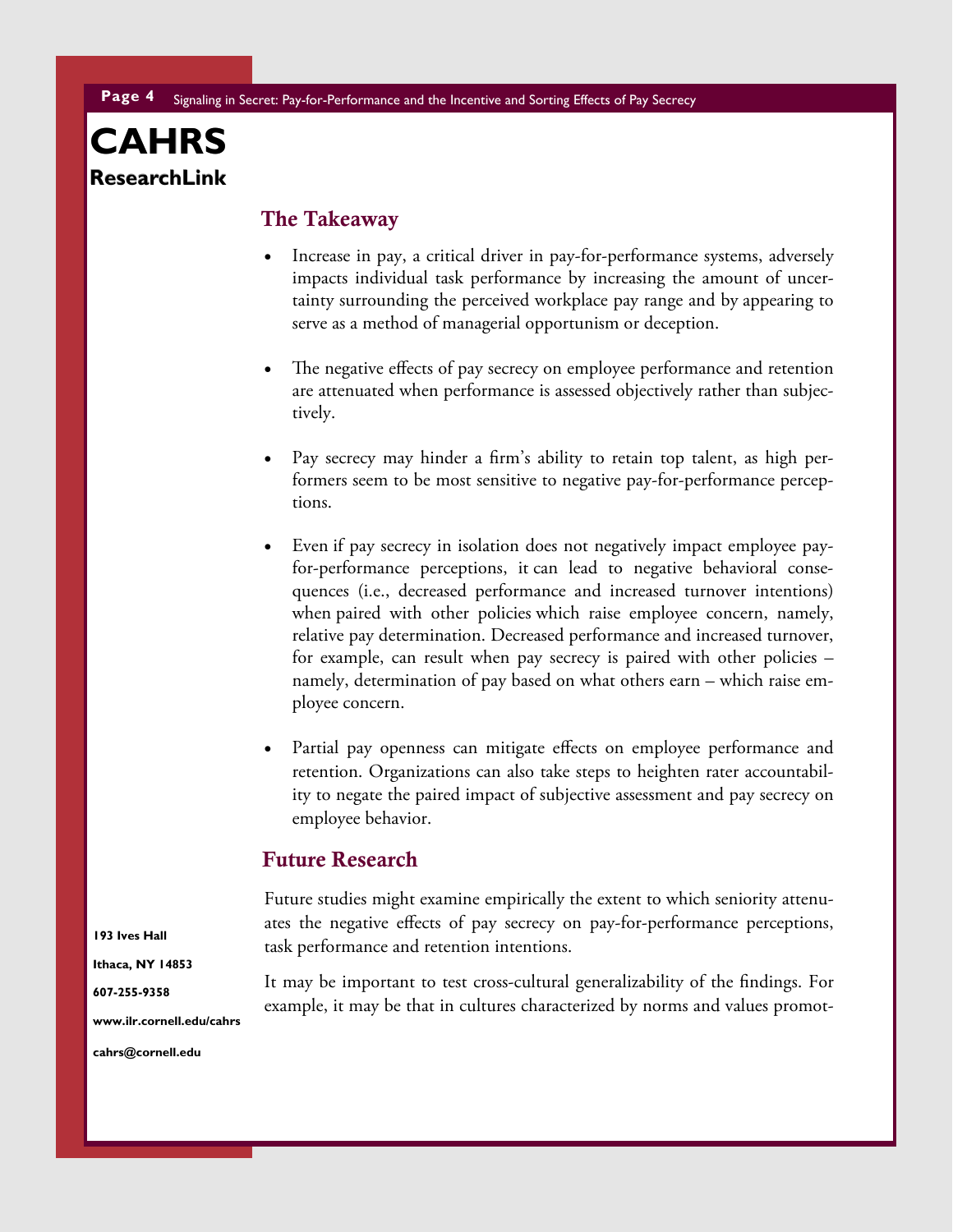ing transparency about pay-related issues, pay secrecy might be more likely to signal deceptive intent. In contrast, in cultures in which the disclosure of any information related to income or wealth is considered taboo, employees may be less likely to infer from pay secrecy malevolent managerial intent.

#### Results



**FIGURE 2** Moderation of the Effect of Pay Communication Policy on Pay for Performance Perceptions

Pay Communication Policy

Figure 2: Pay secrecy is associated with weak employee pay-for-performance perceptions when paired with other policies, which raise employee concern, namely, relative (i.e., peer-ranked) pay determination criteria (as opposed to absolute).

**193 Ives Hall Ithaca, NY 14853 607-255-9358 www.ilr.cornell.edu/cahrs cahrs@cornell.edu** 

**CAHRS**

**ResearchLink ResearchLink**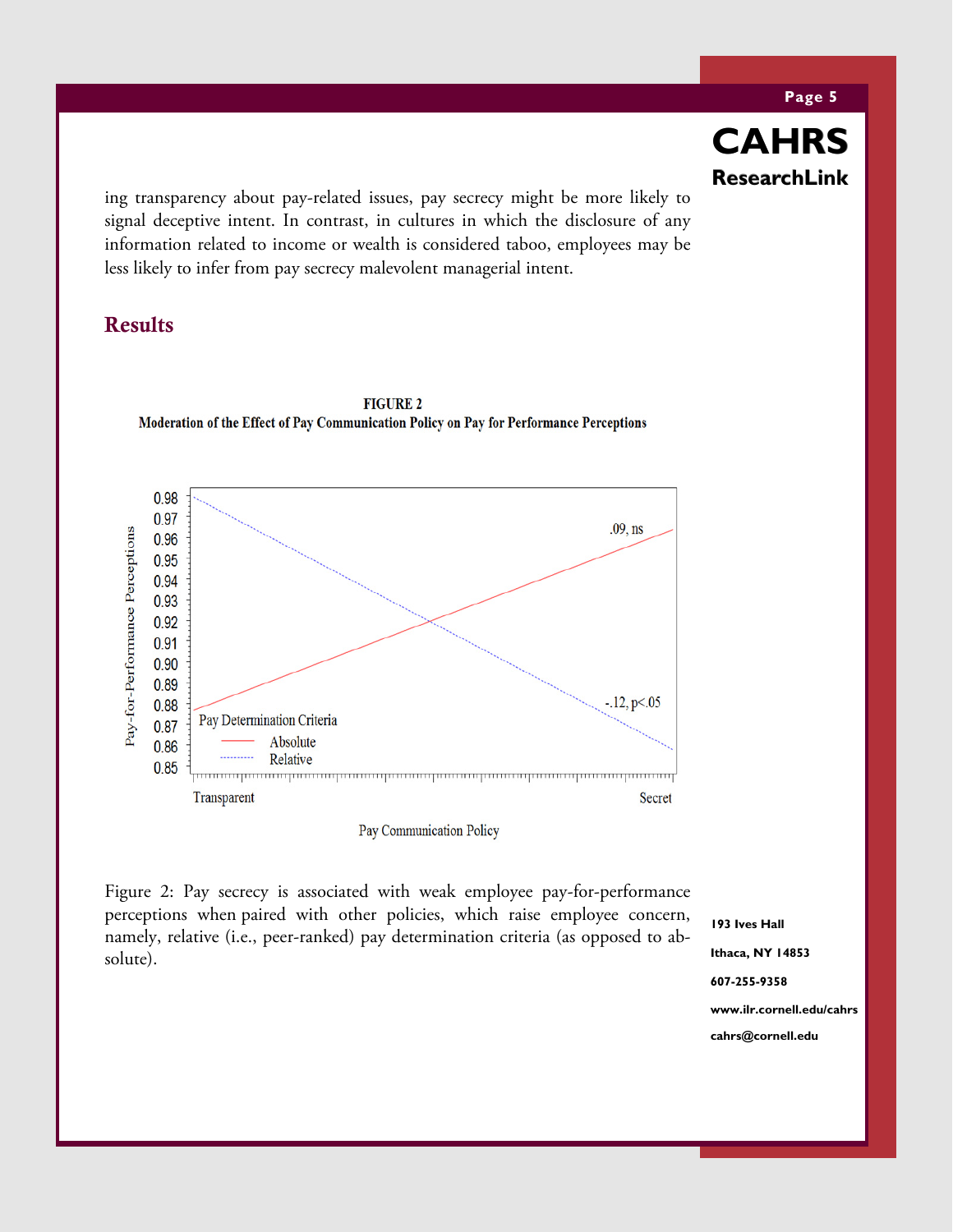## Results (cont'd)

#### **FIGURE 3**

#### Moderation of the Effect of Pay for Performance Perceptions on Individual Task Performance



Pay-for-Performance Perceptions

Figure 3: The positive impact of pay-for-performance perceptions on performance is being amplified when performance assessment is objective (as opposed to subjective).

**193 Ives Hall** 

**Ithaca, NY 14853** 

#### **607-255-9358**

**www.ilr.cornell.edu/cahrs** 

cahrs@cornell.edu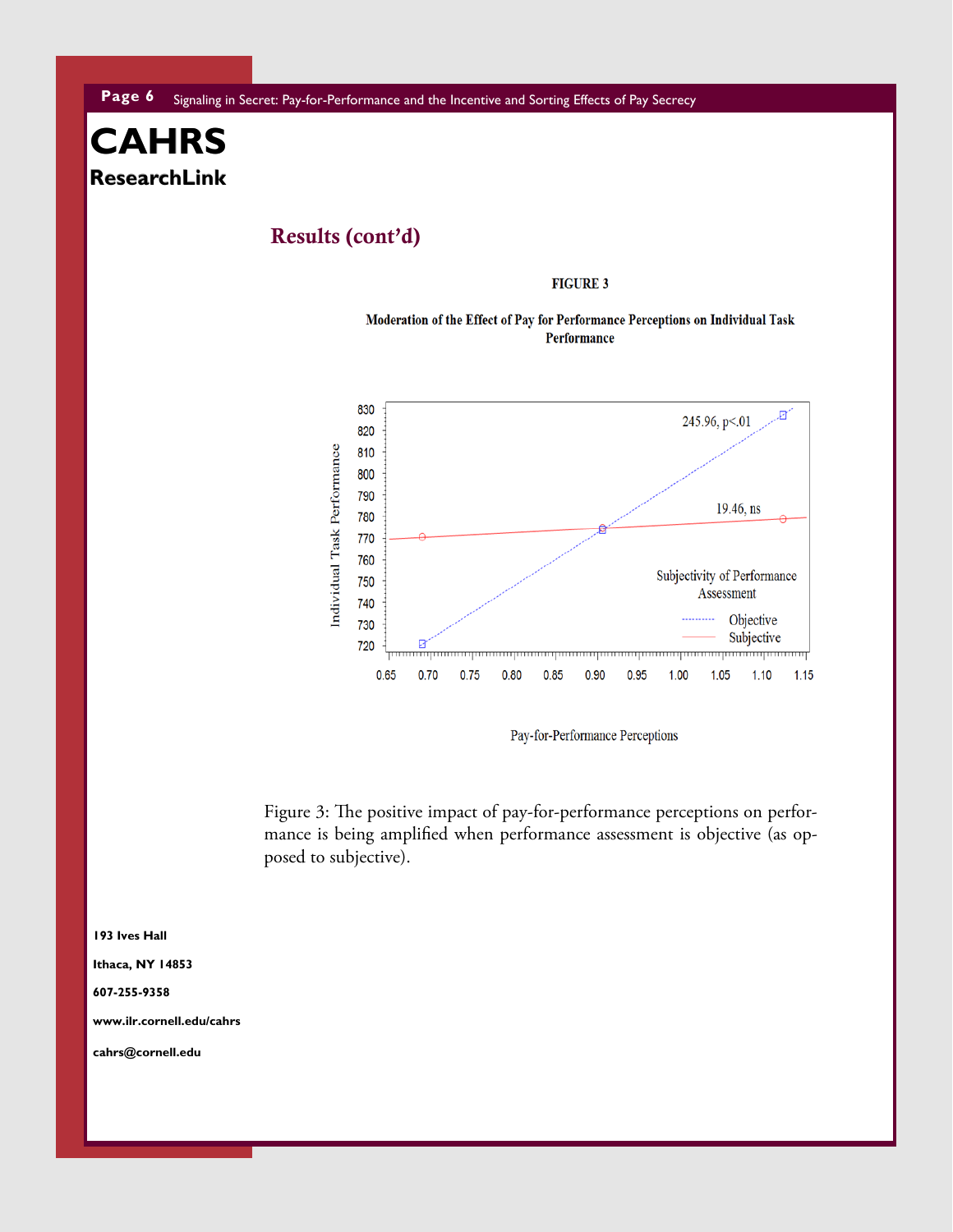# **Page 7 CAHRS**

**ResearchLink ResearchLink** 

## Results (cont'd)

#### **FIGURE 4**



Moderation of the Effect of Pay for Performance Perceptions on Retention Intentions

Pay-for-Performance Perceptions (centered)

Objective performance assessment and high (centered) performance level  $(+1SD) = 3.09$ , p<05 Objective performance assessment and mean (centered) performance level (Mean) =  $2.13$ , p<.05 Objective performance assessment and low (centered) performance level  $(-1SD) = 1.18$ , ns Subjective performance assessment and high (centered) performance level  $(+1SD) = -1.32$ , ns Subjective performance assessment and mean (centered) performance level (Mean)=-.45, ns Subjective performance assessment and low (centered) performance level  $(-1SD) = .43$ , ns

Figure 4: The positive impact of pay for performance perceptions on retention intentions is amplified when performance assessment is objective, particularly among high performers. It follows that high-performing participants are more sensitive than others when they perceived that there is no link between performance and pay, and pay secrecy may hinder a firm's ability to retain top talent.

**193 Ives Hall Ithaca, NY 14853 607-255-9358 www.ilr.cornell.edu/cahrs cahrs@cornell.edu**